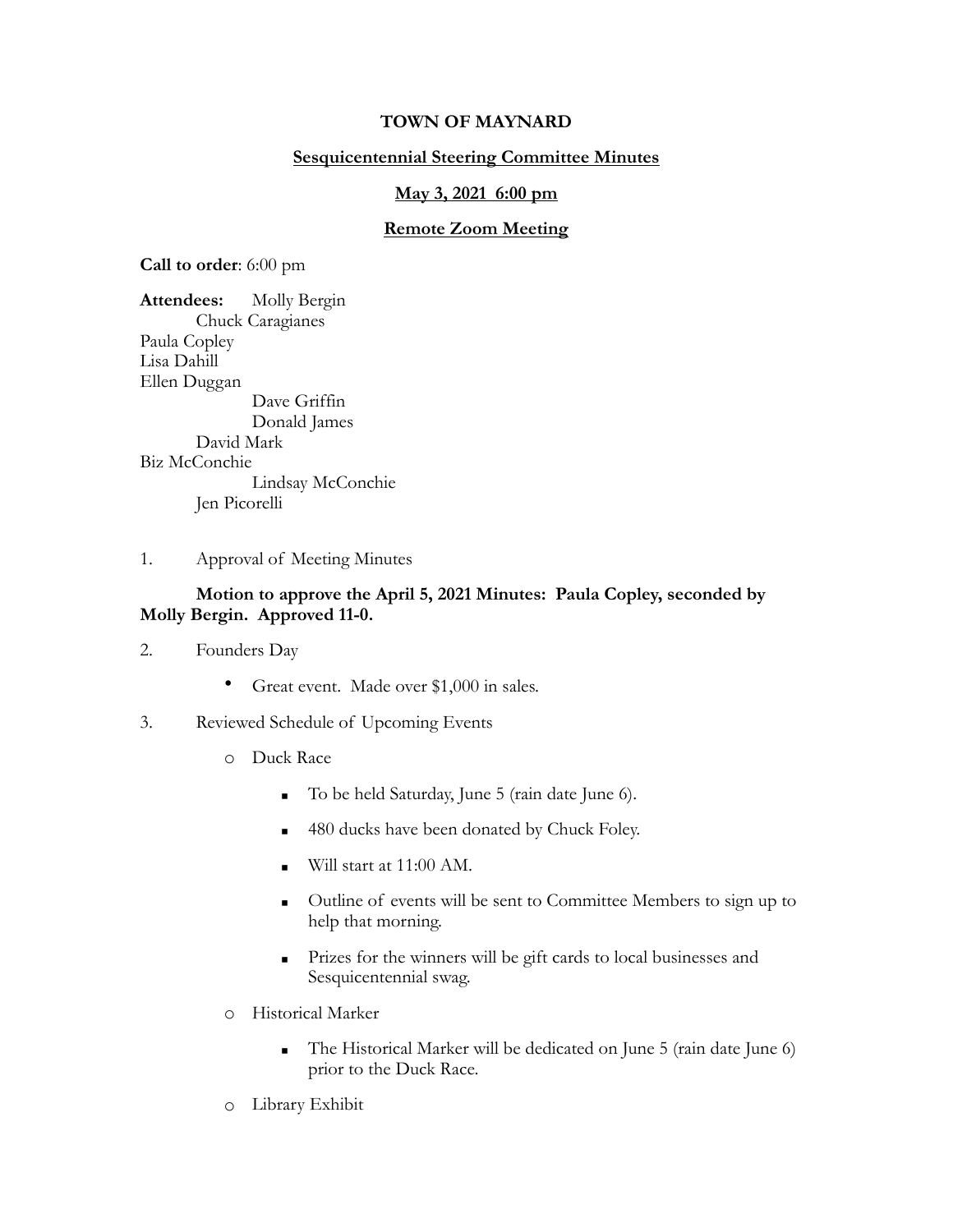- Historical placards will be placed around the building.
- Photographs and captions, by decade, have been submitted to the library.
- Library will set everything up, the Sesquicentennial Committee will advertise it.
- o Barbecue
	- Held at Maynard Rod & Gun Club.
	- Combine with classic car show.
	- **Tentative date is August 15 (Rain date August 22)**
- o Parade
	- One band has been booked.
	- Approximately \$20,000 has been allocated for the Parade.
	- Will be inviting Maynard Committees to enter floats.
	- Possible Marshalls to consider:
		- Paul Boothroyd
		- Roy Hollander
			- o Dave Griffin will reach out to Paul and Roy.
	- **Invite previous Select Board members to join in the Parade.**
	- Invite representatives from the Nipmuck Tribe.
		- o David Mark will reach out to them.
	- Possible reviewing stand in front of Sanctuary
- 4. Outreach
	- Letters are being sent to Maynard businesses inviting them to support the 150th celebration through donations or the sponsoring of an event.
	- Will create a 'Logo Banner' and sponsors would be represented on the banner.
- 5. Co-Chair
	- Motion to vote Jen Picorelli in as new Co-Chair: Ellen Duggan, seconded by Molly Bergin. Approved 10-0.
- 6. Swag